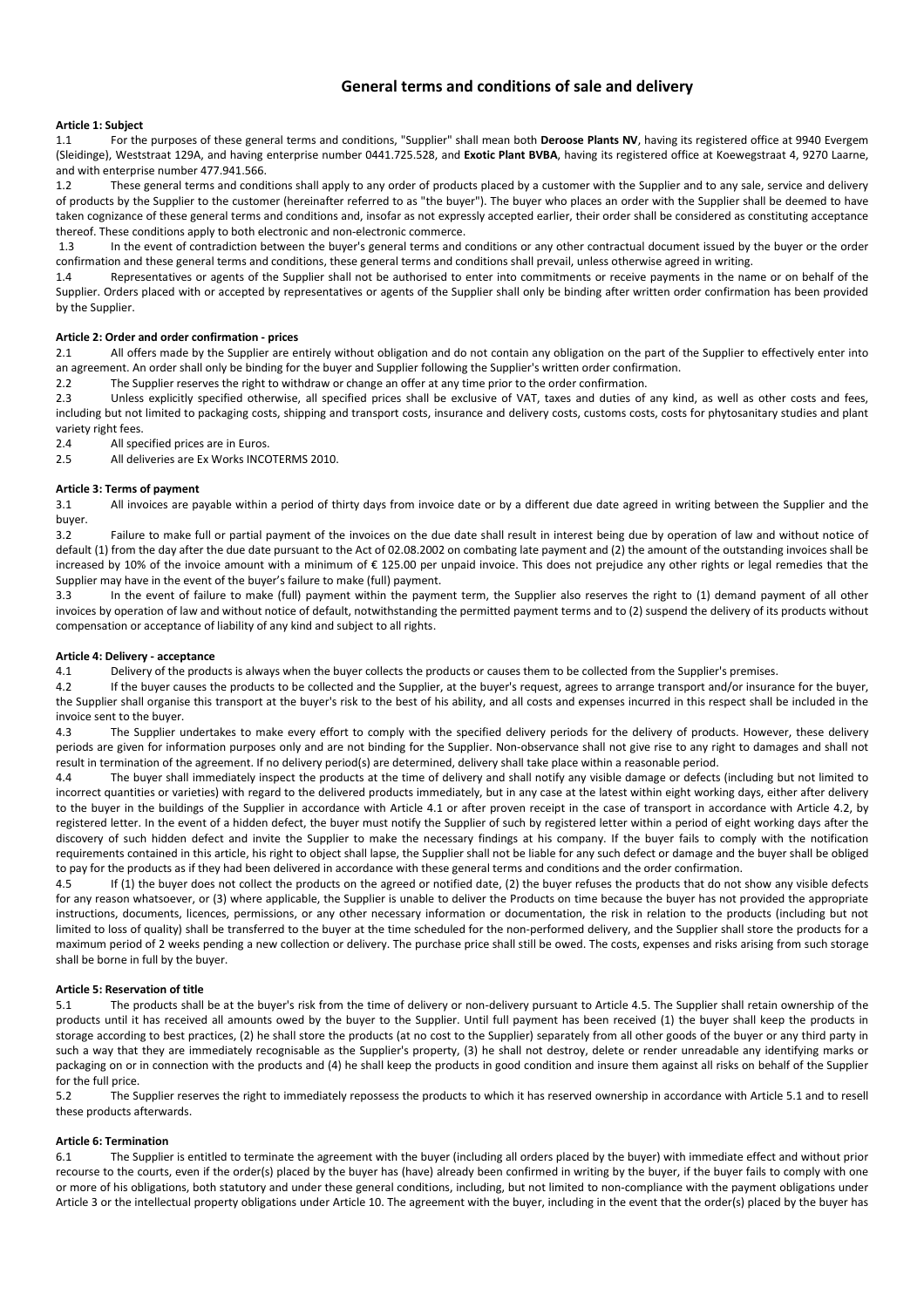(have) already been confirmed in writing by the Supplier, shall dissolve automatically and with immediate effect if the buyer is declared bankrupt. The foregoing applies without prejudice to the Supplier's other rights or legal remedies with respect to the buyer.

6.2 If the buyer cancels all or part of an order, the buyer shall owe a cancellation fee amounting to 40% of the selling price of the products that are the subject of the order. Moreover, if the products in question are wholly or partially unsellable or can only be sold for a lower price as a result of this cancellation, the buyer shall be obliged to compensate the Supplier for the price differences and the damage suffered by the Supplier. The parties are obliged to cooperate in order to limit the damage as much as possible.

## **Article 7: Force majeure**

7.1 The Supplier shall not be liable for any loss or any damage that is directly or indirectly the result of the fact that the delivery of products by the Supplier was wholly or partially prevented, made difficult or delayed because of circumstances or events over which the Supplier does not reasonably have any control, including, but not limited to industrial accidents, war, strikes, lockouts, uprisings, extreme weather conditions, fire, flooding, government measures, quarantine measures, miscrop, diseases, viruses and/or parasites, lack of transport equipment or restrictions or delays that affect the possibility of obtaining adequate materials, both at the Supplier's company and at companies acting as the Supplier's supplier.

7.2 If the Supplier is not in a position to carry out all or even part of the order(s) placed due to such force majeure, the latter reserves the right to cancel the order(s). This cancellation does not entitle the buyer to any damages.

## **Article 8: Guarantee**

8.1 The buyer guarantees that the plant material made available to the Supplier (1) (e.g. with a view to in vitro propagation) will be free of rights, diseases, parasites and other infections and (2) the information and instructions provided are complete, correct and relevant. Without prejudice to Article 10.2, the buyer indemnifies the Supplier against all liability, claims, damages and/or claims of third parties relating to, or arising from, the plants and materials made available by the buyer, and/or information and instructions.

8.2 Without prejudice to the provisions of Article 8.4, the Supplier guarantees to the best of his ability that the delivered products meet all applicable quality standards under Belgian law. In addition, the Supplier shall make every effort to the best of his ability to ensure that, taking into account the knowledge and technology at its disposal, the nature of the material (living plant material) and without incurring excessive costs or without making excessive efforts, the products that the Supplier supplies to the buyer (1) will match the Supplier's order confirmation and (2) will be of sufficient quality and quantity. However, the buyer acknowledges and accepts that the products delivered are living materials that depend, among other things, on the location of use, the cultivation measures and/or climatic conditions.

8.3 The Supplier shall adapt or replace products that do not comply with the guarantees referred to in Article 8.2 at its own discretion. In case of a deviation or mutation, if the Supplier is commissioned to work on plants and/or materials supplied by the buyer, the Supplier shall - without prejudice to the provisions of Article 10 - immediately inform the buyer of such. In such a case, the Supplier reserves the right to give the buyer the choice to (1) accept the entire quantity of products it ordered without any right to price reduction or damages or (2) to cancel its order(s) placed and to pay the Supplier a destruction fee in the amount of the costs incurred by the Supplier for the quantity of products already produced. The performance of one of the options provided in Article 8.3 shall fully release the Supplier from its liability for the guarantees provided in Article 8.2.

8.4 Except to the extent expressly specified and the manner determined in Article 8.2, to the extent permitted by applicable law, these general conditions do not contain any guarantee, conditions or declaration, whether express or tacit, legal or on any other basis, including but not limited to (1) the varietal identity of those products commonly known as being resprouting or mutating, (2) the absence of mutations, variations, parasites, contaminations and/or diseases (3) the accuracy and/or completeness of the cultivation and culture information provided by the Supplier, (4) the satisfactory quality of the products (including but not limited to further growth and flowering), (5) the absence of shortcomings or their suitability for any purpose (including but not limited to the resale ability of the products).

8.5 The buyer declares and guarantees that he has obtained all rights, permits and authorizations, including but not limited to (if applicable) a phytosanitary certificate or plant passport, which are necessary to transport or otherwise use the products. The phytosanitary certificate issued by the country of export is valid between the parties, even in the event of rejection by the competent authorities in the country of destination.

8.6 The Supplier declares to the best of its ability that the plant material delivered to the buyer does not constitute an infringement of the intellectual property rights of third parties, but does not guarantee this in any way and shall not be liable vis-à-vis the buyer in the event of a finding of infringement by a judicial or arbitration decision.

## **Article 9: Liability**

9.1 With the exception of damage resulting from fraud or intentional negligence, the Supplier shall not be liable for any special, indirect and/or consequential damage, including (non-exhaustive list) (1) damage and/or losses resulting from mutations, variations, parasites, miscrop, infections and/or diseases; (2) damage and/or losses as a result of late or partial delivery, regardless of the cause; (3) damage and/or losses that occur during transport and/or the storage of the products in the event of a refusal to deliver under Article 4.5; (4) loss consequential to business interruption; (5) loss of profit, income or turnover; (6) loss of reputation and/or loss of clientele; and (7) damage arising from all third-party claims, including but not limited to the buyer's clientele and/or suppliers.

9.2 Without prejudice to Article 9.1, the Supplier's total liability shall in any case be restricted to the price (excl. VAT) of the products that gave rise to the damage, as paid by the buyer.

9.3 The buyer accepts that the limitation of liability specified in this article constitutes a reasonable limitation in view of the products to be delivered by the Supplier and applies, to the extent permitted under applicable law, regardless of whether the claim is based on a contractual basis, extra-contractual basis, no-fault liability, indemnity against hidden defects or any other legal basis, and even applies in case of gross negligence.

## **Article 10: Intellectual property rights**

10.1 If the order, sale, delivery or service referred to in Article 1.2 relates to plant material that is protected by the Supplier or a licensor of the Supplier by means of a plant variety right, a patent or an application therefor, the Supplier shall indicate this material with the variety denomination or patent number, as the case may be. The buyer shall also use these indications in his commercial contacts with third parties. Without prejudice to any legal obligations, the buyer shall refrain from propagating or conditioning the plant material delivered to him, or from having it propagated or conditioned for the purpose of propagation, regardless of whether it is protected by any intellectual property right. Unless otherwise agreed in advance and in writing by the Supplier, the buyer shall only grow the plant material delivered to him into final plants and shall not sell it on as such to third parties. In the event of further trading of the delivered material by the buyer as authorized by the Supplier, the buyer undertakes, vis-à-vis the Supplier, to impose the obligations specified in this Article 10.1 in writing on his customer(s) and to have them accepted by those customers, on penalty of a fixed compensation of € 1,000 for each established instance of non-compliance with this obligation and without prejudice to the Supplier's right to claim compensation for the actual damage suffered. The buyer shall keep the necessary documents in this respect for inspection, including documentation that enables, for each variety of which material has been resold, the identity and address data of the customers involved to be determined, as well as the quantity of material purchased. If the buyer, when growing the delivered plant material, regardless of whether this material was protected by the Supplier by an intellectual property right, discovers a mutant or induces such a mutant, he shall immediately notify the seller in writing with proof of receipt and physically hand over all available material of the mutant to him in a way that will be notified by the Supplier to the buyer. All rights to this mutant, including the right to request intellectual property protection for it, shall automatically be vested in the Supplier. The buyer shall not be able to assert any right to the mutant thus discovered and in particular shall not perform the acts as indicated in the second paragraph of Article 10.1, without the Supplier's prior written consent. Without prejudice to the Supplier's right to prove higher actual damage in court and/or to take other legal action